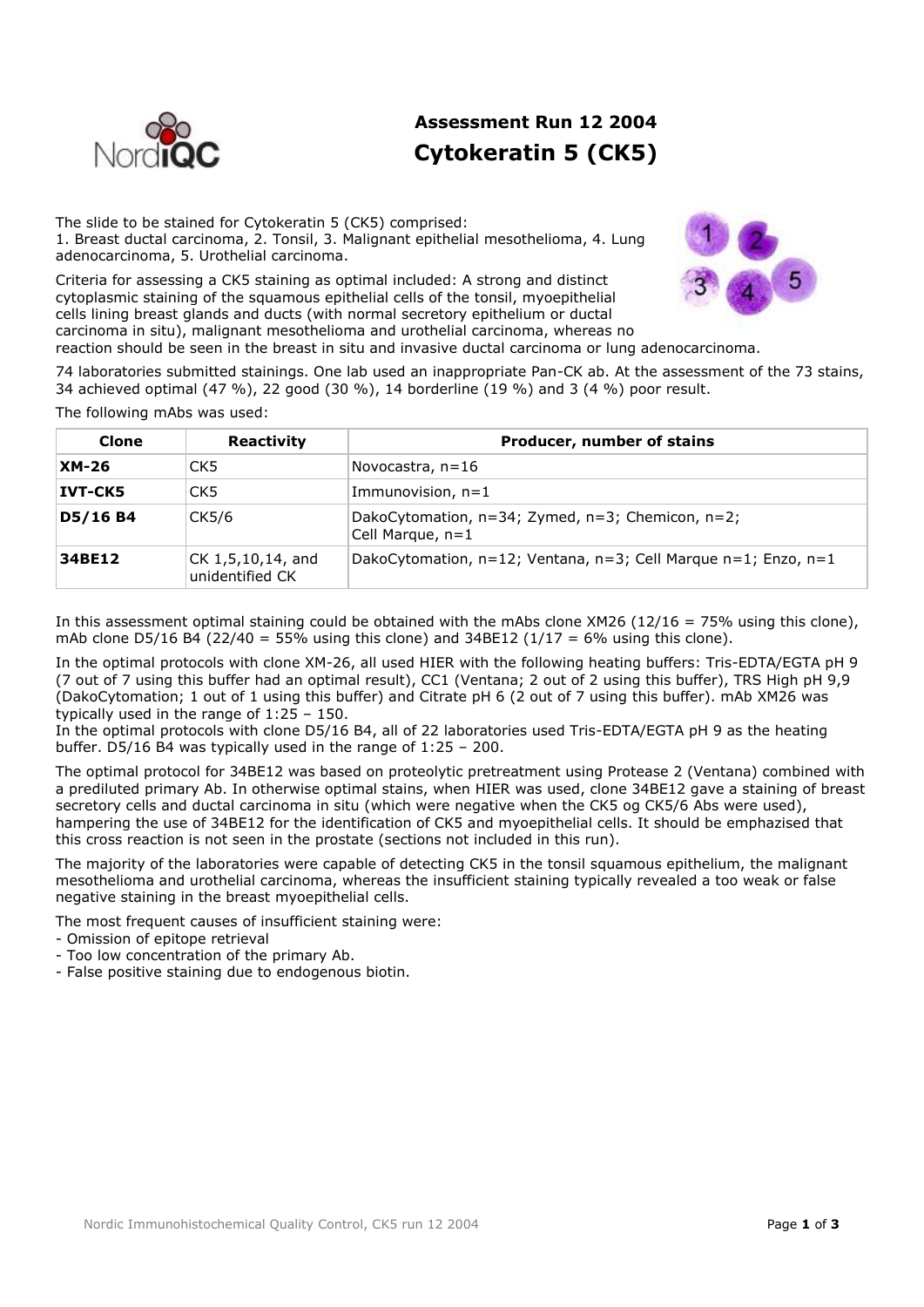

Fig. 1c Clone 34BE12 staining of the tonsil similar compare with Fig. 3c left.



Fig. 1a

Nordi





Fig. 2a Optimal CK5/6 staining of the mesothelioma. A moderate to strong cytoplasmic staining is seen in almost all of the neoplastic cells. Same protocol as in Fig. 1a.

Insufficient CK5/6 staining of the mesothelioma. A staining of the neoplastic mesothelioma similar to that in Fig 2a. cells is too weak, compared to Fig. 2a. Furthermore compare with Fig. 3b. Same protocol as in Fig. 1b.

Fig. 2c Clone 34BE12 staining of the However, compare with Fig. 3c.

## Optimal CK5/6 staining of the tonsil using Fig. 1b CK5/6 staining of the tonsil using clone

D5/16 B4 and an insufficient protocol. The to that in Fig. 1a and 1b. However, staining is comparable to that in Fig. 1a. However compare with Fig. 3b.